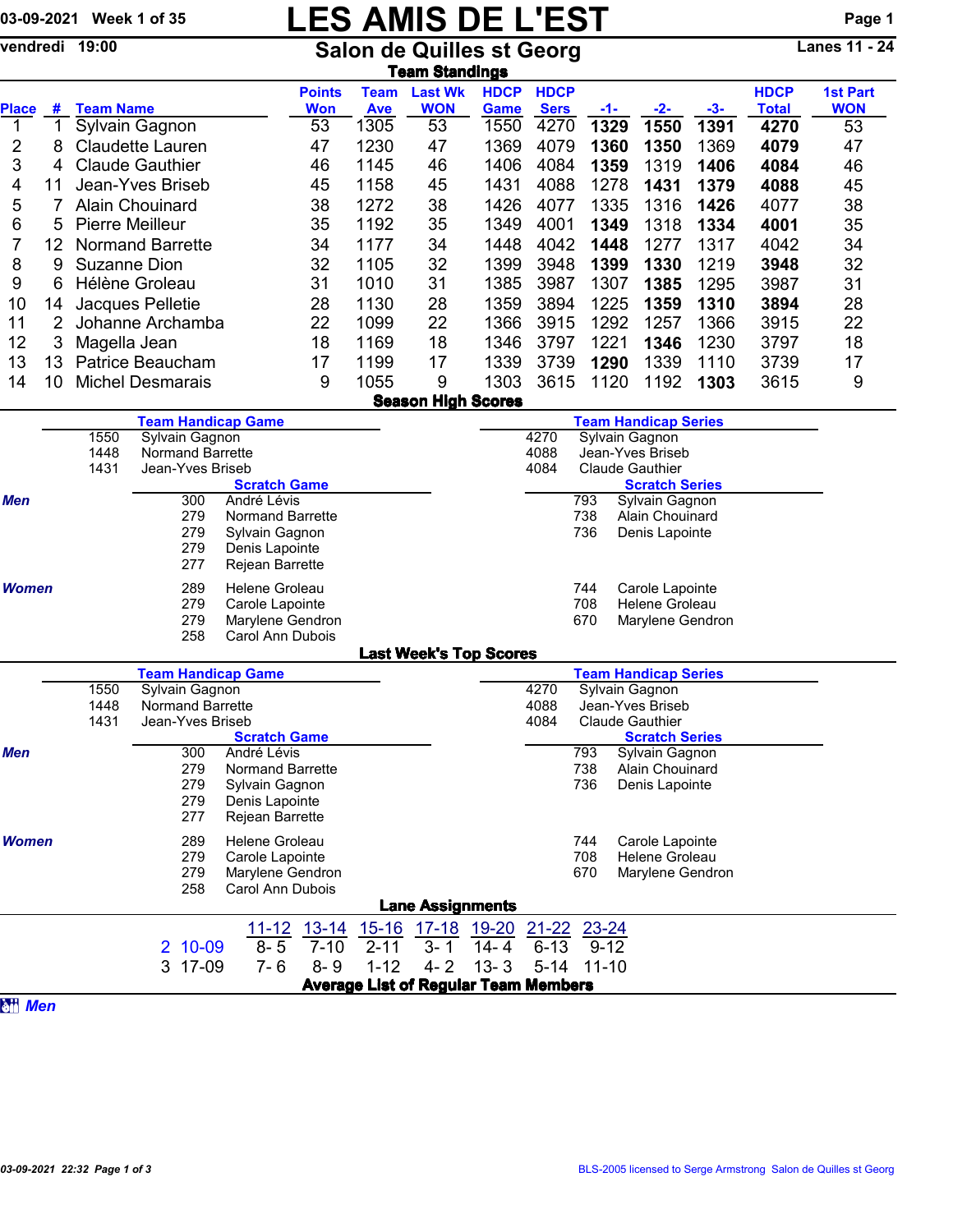| 03-09- | Week  |                      | Paɑe |
|--------|-------|----------------------|------|
| -2021  | of 35 | <b>AMIS DE L'EST</b> |      |
|        |       |                      |      |

|                          |                 |                |            | <b>High</b> | <b>High</b> |      |      |       |              | <b>Weekly Over Ave</b> |
|--------------------------|-----------------|----------------|------------|-------------|-------------|------|------|-------|--------------|------------------------|
| <b>Name</b>              | <b>Pins Gms</b> |                | <b>Ave</b> | Game        | <b>Sers</b> | -1-  | -2-  | $-3-$ | <b>Total</b> | Series Ave +/-         |
| Sylvain Gagnon           | 793             | $\overline{3}$ | 264        | 279         | 793         | 236  | 278  | 279   | 793          | $793 - 684 = 109$      |
| Alain Chouinard          | 738             | 3              | 246        | 267         | 738         | 244  | 267  | 227   | 738          | $738 - 693 = 45$       |
| Denis Lapointe           | 736             | 3              | 245        | 279         | 736         | 279  | 199  | 258   | 736          | $736 - 585 = 151$      |
| André Bonenfant          | 733             | 3              | 244        | 247         | 733         | 243  | 243  | 247   | 733          | $733 - 612 = 121$      |
| Rejean Barrette          | 724             | 3              | 241        | 277         | 724         | 226  | 221  | 277   | 724          | $724 - 702 = 22$       |
| Jean-Yves Brisebois      | 722             | 3              | 240        | 258         | 722         | 231  | 258  | 233   | 722          | $722 - 678 = 44$       |
| André Lévis              | 695             | 3              | 231        | 300         | 695         | 173  | 222  | 300   | 695          | $695 - 549 = 146$      |
| <b>Gabriel Chouinard</b> | 681             | 3              | 227        | 239         | 681         | 221  | 221  | 239   | 681          | $681 - 579 = 102$      |
| Michel Veilleux          | 676             | 3              | 225        | 258         | 676         | 213  | 205  | 258   | 676          | $676 - 654 = 22$       |
| <b>Martin Fournier</b>   | 667             | 3              | 222        | 256         | 667         | 256  | 211  | 200   | 667          | $667 - 630 = 37$       |
| Jean-Maurice Gignac      | 666             | 3              | 222        | 246         | 666         | 220  | 246  | 200   | 666          | $666 - 561 = 105$      |
| Pierre Meilleur          | 666             | 3              | 222        | 253         | 666         | 222  | 191  | 253   | 666          | $666 - 645 = 21$       |
| Michel Beaulieu          | 657             | 3              | 219        | 251         | 657         | 190  | 251  | 216   | 657          | $657 - 693 = -36$      |
| <b>Normand Bessette</b>  | 651             | 3              | 217        | 246         | 651         | 187  | 246  | 218   | 651          | $651 - 669 = -18$      |
| <b>Normand Barrette</b>  | 643             | 3              | 214        | 279         | 643         | 279  | 205  | 159   | 643          | $643 - 684 = -41$      |
| <b>Claude Gauthier</b>   | 643             | 3              | 214        | 221         | 643         | 221  | 215  | 207   | 643          | $643 - 567 = 76$       |
| Gilles Bourget           | 618             | 3              | 206        | 212         | 618         | 211  | 212  | 195   | 618          | $618 - 666 = -48$      |
| Sylvain Taillefer        | 602             | 3              | 200        | 229         | 602         | 185  | 229  | 188   | 602          | $602 - 528 = 74$       |
| Franco Saggese           | 599             | 3              | 199        | 213         | 599         | 181  | 213  | 205   | 599          | $599 - 591 = 8$        |
| Daniel Garneau           | 597             | 3              | 199        | 221         | 597         | 215  | 221  | 161   | 597          | $597 - 618 = -21$      |
| <b>Michel Desmarais</b>  | 593             | 3              | 197        | 221         | 593         | 167  | 205  | 221   | 593          | $593 - 618 = -25$      |
| Jacques Pelletier        | 589             | 3              | 196        | 237         | 589         | 154  | 198  | 237   | 589          | $589 - 660 = -71$      |
| <b>Richard Dalpé</b>     | 587             | 3              | 195        | 256         | 587         | 256  | 161  | 170   | 587          | $587 - 561 = 26$       |
| Daniel Leroux            | 576             | 3              | 192        | 216         | 576         | 190  | 216  | 170   | 576          | $576 - 615 = -39$      |
| <b>Michel Fontaine</b>   | 563             | 3              | 187        | 224         | 563         | 224  | 192  | 147   | 563          | $563 - 636 = -73$      |
| Patrice Beauchamp        | 554             | 3              | 184        | 205         | 554         | 196  | 205  | 153   | 554          | $554 - 678 = -124$     |
| Raymond Landry           | 552             | 3              | 184        | 201         | 552         | 197  | 201  | 154   | 552          | $552 - 594 = -42$      |
| Sylvain Granger          | 499             | 3              | 166        | 173         | 499         | 173  | 154  | 172   | 499          | $499 - 462 = 37$       |
| George Peace             | 486             | 3              | 162        | 188         | 486         | 188  | 156  | 142   | 486          | $486 - 540 = -54$      |
| Majella Jean             | 483             | 3              | 161        | 190         | 483         | 135  | 190  | 158   | 483          | $483 - 687 = -204$     |
| <b>Robert Frenette</b>   | 337             | 3              | 112        | 141         | 337         | 90   | 106  | 141   | 337          | $337 - 324 = 13$       |
| Michel Dion              | 0               | 0              | bk201      | 0           | 0           | a201 | a201 | a201  | 603          | $603 - 603 = 0$        |
| Marc Pellerin            | 0               | 0              | bk215      | 0           | 0           | a215 | a215 | a215  | 645          | $645 - 645 = 0$        |
| Sebastien Desmarais      | 0               | 0              | bk219      | 0           | 0           | a219 | a219 | a219  | 657          | $657 - 657 = 0$        |
| Jean-Pierre Boutin       | 0               | 0              | bk197      | 0           | 0           | a197 | a197 | a197  | 591          | $591 - 591 = 0$        |
| Pierre Laurencelle       | 0               | 0              | bk182      | 0           | 0           | a182 | a182 | a182  | 546          | $546 - 546 = 0$        |
| <b>Charles Picard</b>    | 0               | 0              | bk195      | 0           | 0           | a195 | a195 | a195  | 585          | $585 - 585 = 0$        |
| <b>Florian Cartier</b>   | 0               | $\mathbf 0$    | bk189      | 0           | 0           | a189 | a189 | a189  | 567          | $567 - 567 = 0$        |

## " *Women*

|                         |                 |   |            | <b>High</b> | <b>High</b> |     |       |     |              | <b>Weekly Over Ave</b> |
|-------------------------|-----------------|---|------------|-------------|-------------|-----|-------|-----|--------------|------------------------|
| <b>Name</b>             | <b>Pins Gms</b> |   | <b>Ave</b> | Game        | <b>Sers</b> | -1- | $-2-$ | -3- | <b>Total</b> | Series Ave +/-         |
| Carole Lapointe         | 744             | 3 | 248        | 279         | 744         | 205 | 260   | 279 | 744          | $744 - 636 = 108$      |
| Helene Groleau          | 708             | 3 | 236        | 289         | 708         | 227 | 289   | 192 | 708          | $708 - 525 = 183$      |
| Marylene Gendron        | 670             | 3 | 223        | 279         | 670         | 204 | 279   | 187 | 670          | $670 - 597 = 73$       |
| Suzanne Dion            | 654             | 3 | 218        | 237         | 654         | 234 | 183   | 237 | 654          | $654 - 540 = 114$      |
| Lise Arseneau           | 650             | 3 | 216        | 257         | 650         | 235 | 158   | 257 | 650          | $650 - 633 = 17$       |
| Natahlie Rousseau       | 634             | 3 | 211        | 241         | 634         | 235 | 241   | 158 | 634          | $634 - 591 = 43$       |
| <b>France Veilleux</b>  | 621             | 3 | 207        | 229         | 621         | 218 | 229   | 174 | 621          | $621 - 663 = -42$      |
| Claudette Laurencelle   | 620             | 3 | 206        | 234         | 620         | 234 | 163   | 223 | 620          | $620 - 609 = 11$       |
| Josée Rivard            | 619             | 3 | 206        | 226         | 619         | 202 | 191   | 226 | 619          | $619 - 639 = -20$      |
| Nancy Goulet            | 615             | 3 | 205        | 245         | 615         | 184 | 245   | 186 | 615          | $615 - 597 = 18$       |
| Gaetane Bourdeau        | 606             | 3 | 202        | 218         | 606         | 172 | 218   | 216 | 606          | $606 - 675 = -69$      |
| Lise Daigneault         | 602             | 3 | 200        | 226         | 602         | 185 | 191   | 226 | 602          | $602 - 588 = 14$       |
| Johanne Archambault     | 601             | 3 | 200        | 247         | 601         | 180 | 174   | 247 | 601          | $601 - 564 = 37$       |
| Marjo Léveillée         | 592             | 3 | 197        | 246         | 592         | 182 | 164   | 246 | 592          | $592 - 579 = 13$       |
| <b>Guylaine Morin</b>   | 592             | 3 | 197        | 233         | 592         | 155 | 204   | 233 | 592          | $592 - 534 = 58$       |
| Murielle Archambault    | 582             | 3 | 194        | 227         | 582         | 180 | 175   | 227 | 582          | $582 - 561 = 21$       |
| Lise Laurence           | 577             | 3 | 192        | 225         | 577         | 225 | 194   | 158 | 577          | $577 - 579 = -2$       |
| Celine Chouinard        | 574             | 3 | 191        | 221         | 574         | 177 | 176   | 221 | 574          | $574 - 624 = -50$      |
| Carol Ann Dubois        | 573             | 3 | 191        | 258         | 573         | 203 | 258   | 112 | 573          | $573 - 618 = -45$      |
| <b>Valerie Barrette</b> | 566             | 3 | 188        | 193         | 566         | 190 | 193   | 183 | 566          | $566 - 594 = -28$      |
| Marie Noel              | 562             | 3 | 187        | 199         | 562         | 185 | 178   | 199 | 562          | $562 - 576 = -14$      |
| Lyne Royer              | 513             | 3 | 171        | 187         | 513         | 154 | 187   | 172 | 513          | $513 - 543 = -30$      |
| Nicole Desmarais        | 513             | 3 | 171        | 188         | 513         | 144 | 188   | 181 | 513          | $513 - 573 = -60$      |
| Clo Levesque            | 499             | 3 | 166        | 200         | 499         | 200 | 174   | 125 | 499          | $499 - 636 = -137$     |
| Linda Léveillée         | 489             | 3 | 163        | 186         | 489         | 153 | 186   | 150 | 489          | $489 - 618 = -129$     |

Roger Capron 0 0 bk175 0 0 a175 a175 a175 525 525 - 525 = 0